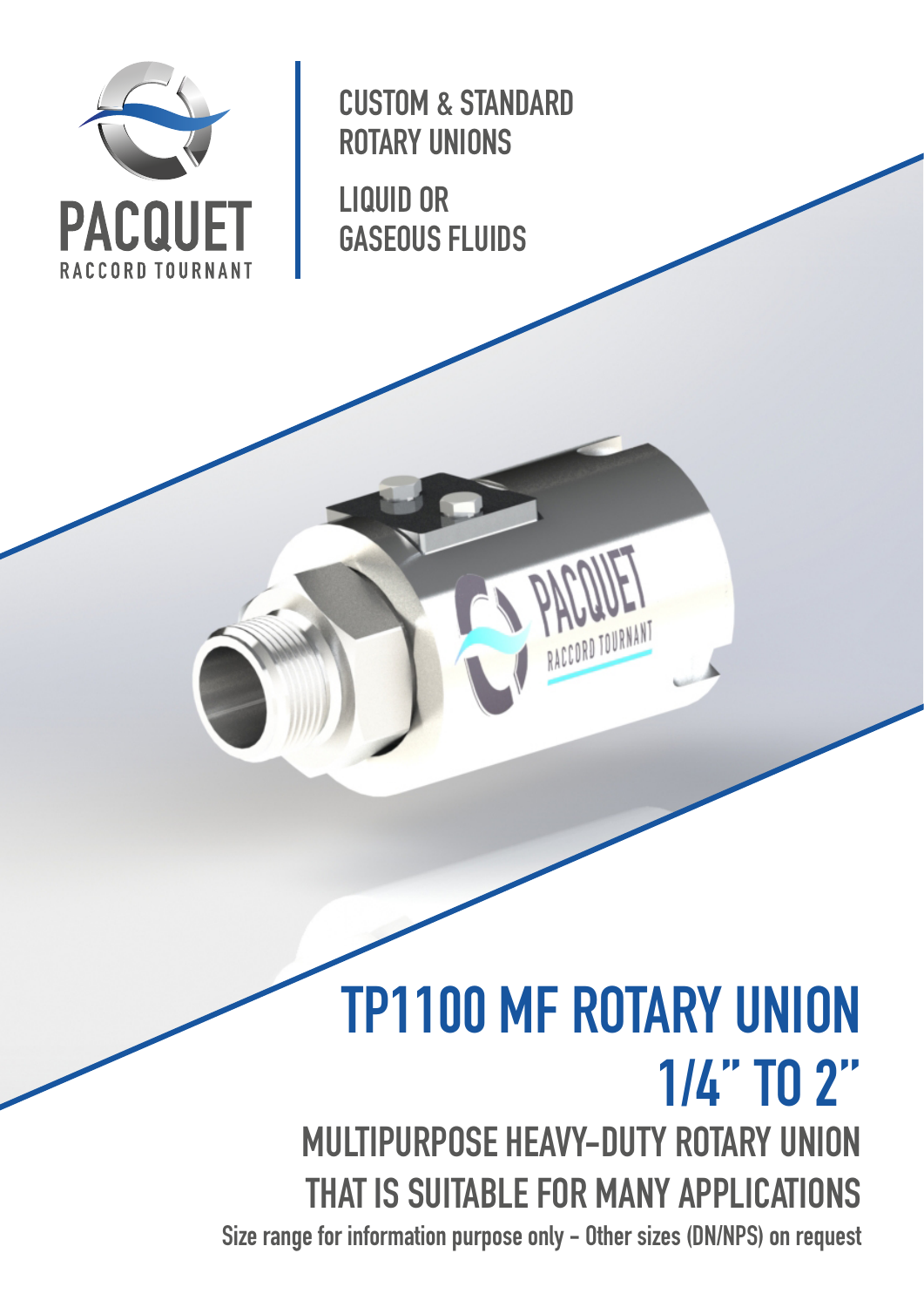## TP1100 MF ROTARY UNION - 1/4'' TO 2''

MUITIPURPOSE HEAVY-DUTY ROTARY UNION THAT IS SUITABLE FOR MANY APPI ICATIONS Other sizes (DN/NPS) on request



### TECHNICAL INFORMATION

- 1 passage
- Martensitic stainless steel (food)
- Male/Female thread cylindrical BSP gas pipe (BSPP) - Others on request



#### **Easy assembly**

**No maintenance**

**Good resistance to mechanical loads**

#### STRENGTHS AND SPECIFICITIES

- Excellent quality/price ratio: heavy-duty reliable swivel fitting at a controlled cost
- One of Pacquet's flagship products for a number of years now
- Suitable for food processing albeit with retention zones
- Rotation guided by a double row of ball bearings
- Main seal provided by the seal Material adapted to your operating conditions: contact us

#### OPERATING CONDITIONS

- Air, water, oils, gas, vacuum and others
- NPS 1/4'' to 2'' Others on request
	-
	- Orientation and/or slow non-continuous rotation non continue

Up to 50 bar

- - Up to 180°C Depending on the nature of the seal and the grease used: contact us

#### MAIN SECTORS OF ACTIVITY

- Food industry
- Energy Environment Wastewater treatment
- Chemistry Health
- Petrochemicals
- Foundry

#### **EXAMPLES OF APPLICATIONS**

- Hose orientation
- Low-pressure reels bearing external mechanical loads
- Upstream installation of a washing or filling rod
- Gun mounting if pressure is high